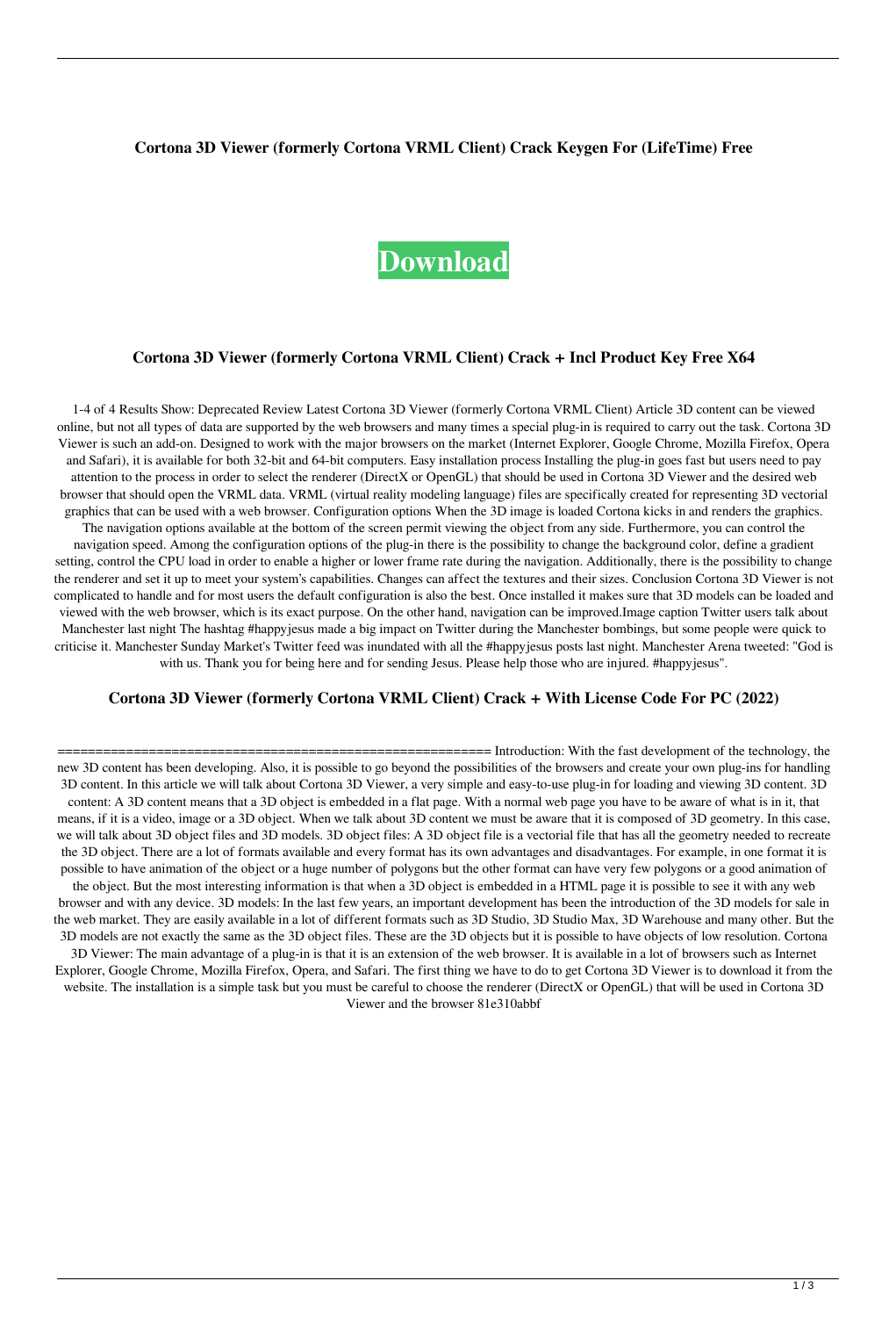## **Cortona 3D Viewer (formerly Cortona VRML Client) Crack With License Code**

#### **What's New in the?**

Mesh-based reconstruction allows for a quick and easy creation of 3D-models from slices. As it is a mesh-based approach, each slice can be independently rotated around the z-axis and scaled using the z-axis independently. As a result, the creation of 3D-models is quite flexible and allows for a good trade-off between visualization speed and the amount of data that needs to be rendered. However, the required time for the creation of a 3D-model increases when the number of slices increases. Description: The Kibibyte (KiB) unit is a unit of measurement for the amount of memory used by a computer. It stands for 1024 bytes. A KiB of memory is about 8.4 megabytes. The KiB unit is not only used for memory management. You also see it in other fields. For instance, Web page compression (GZip), file size for zip archives and FAT disk management. All these issues are being addressed on the web platform with the introduction of KiB into web pages. Description: This collection of web sites and educational videos includes many examples of JavaScript. Some of them are very easy to understand and many more are more complex. Description: This collection of web sites and educational videos includes many examples of jQuery. Some of them are very easy to understand and many more are more complex. Description: This collection of web sites and educational videos includes many examples of YUI. Some of them are very easy to understand and many more are more complex. Description: Cordova is a platform used to create native applications for mobile. Ionic is a Cordova-based framework that aims to bring a powerful web-based user interface to mobile applications. This platform also allows developers to build applications that can be cross-platform, meaning they can be used in different mobile devices without having to develop a separate version of the application for each. Description: This demo application can demonstrate how to link a Soundcloud account to the Soundwave.js library. Description: A JavaScript library for creating application user interfaces (UIs). It is designed to solve a set of cross-browser issues. It provides in an easy to use way many functions that are necessary to build a robust user interface. Description: A webbased data visualization tool that allows you to interactively explore and visualize your data. Description: Web content management tool that is used to create and manage website content with a quick and intuitive interface. It allows users to work with all kinds of content: text, images, videos, sounds and animations. It is based on the WordPress platform, which means that all of its functionality is available to users. Description: The JavaScript library provides an easy way to create interactive web applications that can be used to build almost any kind of application. It works on all major browsers